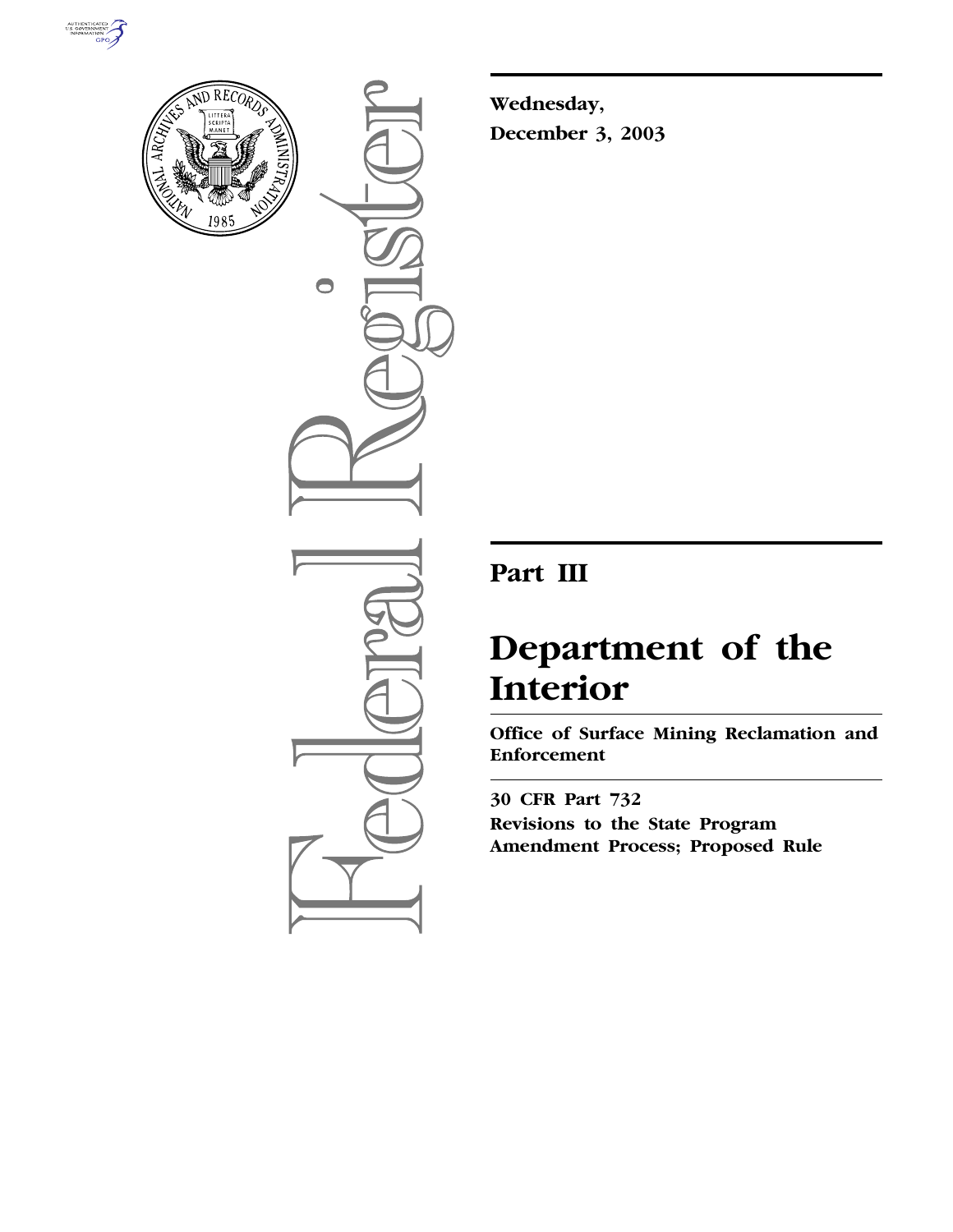# **DEPARTMENT OF THE INTERIOR**

**Office of Surface Mining Reclamation and Enforcement** 

#### **30 CFR Part 732**

**RIN 1029–AC06**

# **Revisions to the State Program Amendment Process**

**AGENCY:** Office of Surface Mining Reclamation and Enforcement, Interior. **ACTION:** Proposed rule.

**SUMMARY:** We, the Office of Surface Mining Reclamation and Enforcement (OSM), propose to revise our regulations governing the processing of State program amendments submitted by a State for approval under the Surface Mining Control and Reclamation Act of 1977. When a State with an approved program fails to amend its program as directed, our existing regulations require us to begin proceedings to either enforce that part of the State program that should have been amended, or withdraw approval in whole or in part and implement a Federal program. This rule would provide us with the discretion to consider the entire performance of the State in effectively implementing its program before determining that proceedings leading to Federal enforcement are warranted.

**DATES:** *Written comments:* We will accept written comments on the proposed rule until 5 p.m., Eastern Time, on February 2, 2004.

*Public hearings:* Upon request, we will hold a public hearing on the proposed rule at a date, time, and location to be announced in the **Federal Register** before the hearing. We will accept requests for a public hearing until 5 p.m., Eastern Time, on December 24, 2003.

**ADDRESSES:** If you wish to comment, you may submit your comments on this proposed rule by any one of three methods. You may mail or hand carry comments to the Office of Surface Mining Reclamation and Enforcement, Administrative Record, Room 101, 1951 Constitution Avenue NW., Washington, DC 20240. You may also submit your comment via the Internet to OSM's Administrative Record at: *osmrules@osmre.gov.*

You may submit a request for a public hearing orally or in writing to the person specified under **FOR FURTHER INFORMATION CONTACT**. We will announce the address, date, and time for any public hearing before the hearing. Any disabled individual who requires special accommodation to attend a

public hearing should also contact the person listed under **FOR FURTHER INFORMATION CONTACT**.

#### **FOR FURTHER INFORMATION CONTACT:**

Andy DeVito, Office of Surface Mining Reclamation and Enforcement, U.S. Department of the Interior, 1951 Constitution Avenue NW., MS–210–SIB, Washington, DC 20240; Telephone: (202) 208–2701. E-mail: *adevito@osmre.gov.*

#### **SUPPLEMENTARY INFORMATION:**

I. Why Are We Revising Our Regulations? II. How Do I Submit Comments on the Proposed Rule?

III. What are the Procedural Matters and Required Determinations for this Rule?

# **I. Why Are We Revising Our Regulations?**

We propose to revise our regulations governing the processing of State program amendments submitted by a State for approval under the Surface Mining Control and Reclamation Act of 1977 (SMCRA) in order to provide OSM with more discretion in resolving issues affecting approved State programs and the State program amendment process.

# *What Is an Approved State Program?*

In SMCRA, section 503 of Title V grants each State in which there are or may be surface coal mining operations conducted on non-Federal lands the right to assume exclusive jurisdiction over the regulation of surface coal mining and reclamation operations. To do so, the State must submit to the Secretary of the Interior for approval, a State program that demonstrates that the State has the capability of carrying out the provisions of SMCRA. Since its enactment in 1977, 24 States have chosen to exercise such responsibility and have programs approved by us. The implementing regulations at 30 CFR part 732 provide the criteria and procedures for decisions to approve or disapprove submissions of State programs.

#### *What Is a State Program Amendment?*

Although not expressly provided for in SMCRA, OSM also, by regulation at 30 CFR 732.17, provides criteria and processes for amending State programs in anticipation of a need to modify or update them as conditions or national rules change. Occasionally, for various reasons such as legislative changes to the provisions of SMCRA or litigation resulting in adverse court decisions, we revise our regulations. As a result, all 24 States with approved programs may be required to amend their approved State programs in order to be ''no less effective'' than the OSM regulatory program. Also, States may decide to

amend their programs on their own initiative.

If we determine that a State program amendment is required, we notify the State regulatory authority of the need to amend its approved program. Within 60 days after notification, the State must submit (1) a proposed written amendment, or (2) a description of an amendment to be proposed that meets the requirements of SMCRA and OSM's implementing regulations, and a timetable for enactment that is consistent with established administrative or legislative procedures in the State. If the State regulatory authority does not submit the proposed amendment or a description and timetable within 60 days from the receipt of the notice, or does not subsequently comply with the submitted timetable, or if the amendment is not approved, then pursuant to 30 CFR  $\overline{7}32.17(f)(2)$ , the Director of OSM (Director) must begin proceedings under 30 CFR part 733.

# *What Is a 733 Proceeding?*

Under 30 CFR part 733, which is based on sections 504(b)–(d) and 521(b) of SMCRA, if the Director has reason to believe that a State is not effectively implementing, administering, maintaining, or enforcing any part of its approved State program, then the Director must promptly notify the State regulatory authority in writing. The notification must provide sufficient information to allow the State to determine what portions of the program the Director believes are not being effectively implemented, administered, maintained, or enforced; provide the reasons for such belief; and specify the time period for the State to accomplish any necessary remedial actions. If, after certain hearing procedures, the Director finds that (1) the State has failed to implement, administer, maintain, or effectively enforce all or part of its approved State program, and (2) that the State has not demonstrated its capability and intent to administer the State program, then the Director must take one of the following actions. The Director must either (1) initiate direct Federal enforcement of all or part of the State program; or (2) recommend to the Secretary of the Interior that he or she withdraw approval of the State program, in whole or in part, and establish a Federal program for the State.

# *What Are the Consequences of a 733 Action?*

The substitution of Federal enforcement under 30 CFR 733.12 for all or part of an approved State program results in substantial disruption to the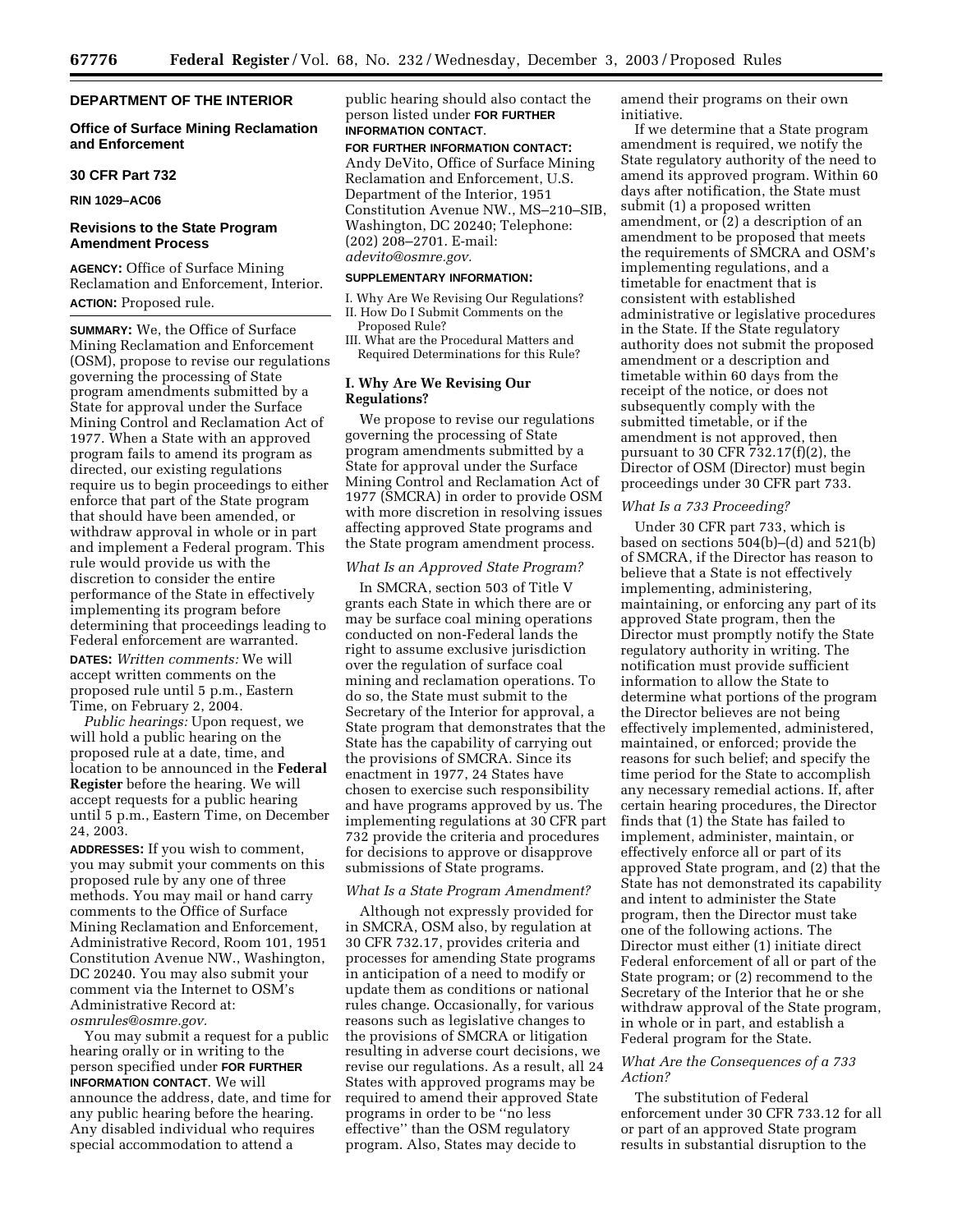State, the Federal government, and the coal industry. OSM has initiated a 733 action nine times in its history. We initiated action under part 733 in Oklahoma (1981, 1983, and 1993), Kansas (1983), Tennessee (1983), Montana (1993), Utah (1995), West Virginia (2001), and Missouri (2003). In Montana, Utah, Kansas, West Virginia, and the Oklahoma actions in 1981 and 1993, the issues were resolved without Federal takeover of any part of the State program. In three cases, OSM did take over partial enforcement of a State program—Oklahoma (1984), Tennessee (1984), and Missouri (2003). In Oklahoma, the State took action to address the deficiencies, and full authority was later returned to the State. In Tennessee, the State chose instead to terminate its approved program and repealed the Tennessee Coal Surface Mining Act and its implementing regulations. OSM promulgated a Federal program for that State in 1984. After implementing the Federal program, we were required under section 504(d) of SMCRA to review all the permits issued by the State of Tennessee under the standards of the new Federal program. The substitution of Federal enforcement in Tennessee resulted in delays in processing and issuing new coal permits in the State. While the Tennessee situation was an extreme example, disruption always occurs when there is a substitution of Federal enforcement for all or part of an approved State program.

The most recent 733 action in Missouri is still unresolved. On July 21, 2003, the Governor of Missouri notified us that the State of Missouri is experiencing difficult budget and revenue shortfalls. As a result of the situation, the Governor requested assistance with permit reviews, inspection activities, and general oversight of the active coal mining operations in the State. The Governor indicated that he was hopeful his request would be temporary and that he would continue to work with the legislature in an attempt to assure adequate funding for all responsibilities.

On August 4, 2003, we notified the Governor that we were obligated, in accordance with 30 CFR 733.12(e), to substitute Federal enforcement for those portions of the Missouri program that were not fully funded and staffed. We cited problems with the State's implementation of the Missouri program in several areas including inspection, enforcement, permitting, and bonding activities. As a result of substituting Federal enforcement, we became responsible for, among other things, approximately 40 permitting actions, 24

inspectable units, and an unsuitability petition filed on October 20, 2003. For more details on the Missouri 733 action, *see* 68 FR 50944, August 22, 2003.

#### *Why Are We Revising Our Regulations?*

As previously mentioned, our regulations at 30 CFR 732.17(f)(2) require us to begin proceedings against a State under 30 CFR part 733 when the State fails to submit and obtain approval of a required program amendment within the time allowed. While there may be circumstances in which the substance of a required State program amendment is such that the State's failure or inability to submit it to OSM and obtain approval warrants action under part 733, in most instances this is not the case. There are far more amendments being processed than originally anticipated when the State program provisions were enacted in 1977, and they typically involve a single issue and/or pertain to minor program revisions. Usually, the substance of the required State program amendment is such that the State's failure or inability to submit it to OSM and obtain approval does not jeopardize the overall effectiveness of the approved State program.

For example, in 1999, we required the State of Iowa to submit certain program amendments pertaining to revegetation success standards by May 25, 2000. *See* 64 FR 66385; November 26, 1999. The State submitted the required amendment on August 17, 2001—fifteen months after it was due—and we approved it on December 27, 2001. *See* 66 FR 66743; December 27, 2001. The delay in submitting the program amendment did not jeopardize the overall effectiveness of the approved State program and it did not result in harm to the environment. Iowa had not produced a single ton of coal during the three years prior to receiving our notice of the required amendment. Nevertheless, even in such situations, our existing regulations automatically require us to begin proceedings under part 733—proceedings that are costly and disruptive to both OSM and the affected State, and sometimes completely unnecessary. Because of limited staff and resources, and due to the need to direct our efforts to higher priorities, Iowa was able to complete the amendment process before we could initiate proceedings under part 733.

#### *What Revisions Are We Making?*

This proposed rule would provide discretion to the Director by allowing consideration of the State's overall effectiveness in implementing, administering, maintaining, or enforcing

its approved program before determining that proceedings under part 733 are warranted because of a delinquent State program amendment. This is the standard currently found in 30 CFR 733.12(b) which applies in most situations. However, the provisions in 30 CFR 732.17(f)(2) by-pass those in 30 CFR 733.12(b) by automatically assuming that the failure to submit or obtain approval of a State program amendment is an indication that the State is *not* effectively implementing, administering, maintaining, or enforcing its approved program. A State's failure to submit an amendment and obtain approval by OSM may be the result of other factors such as the failure of the State legislature to enact required legislation, reluctance to submit an amendment ''no less effective'' than an OSM regulation that is currently being litigated, or timely submission of an amendment that the State thought was "no less effective" than the Secretary's regulations, but OSM found to be deficient.

We believe that, in situations where the State has not submitted and obtained approval of a required amendment, a less disruptive and more effective way to obtain the required amendment is to work with the State at the staff level to discuss problems and resolve issues rather than automatically begin formal proceedings under part 733. To automatically begin proceedings under part 733, as currently required by 30 CFR 732.17(f)(2), damages the working relationship we have with a State that has voluntarily agreed to work in partnership with OSM to implement and administer the provisions of Title V of SMCRA. For these reasons, we are proposing the following revisions.

#### 30 CFR 732.17(f)(2)

Under the existing regulation in 30 CFR  $732.17(f)(2)$ , the Director is required to begin proceedings to either enforce that part of the State program affected or withdraw approval, in whole or in part, and implement a Federal program under the following situations. The Director is required to begin proceedings if the State regulatory authority does not (1) submit a proposed amendment or a description of an amendment and the timetable for enactment within 60 days from the receipt of the notice from OSM, or (2) does not subsequently comply with the submitted timetable, or if the amendment is not approved by OSM.

We propose to revise this requirement by inserting the words ''if the Director finds that such action is warranted because the State is not effectively implementing, administering,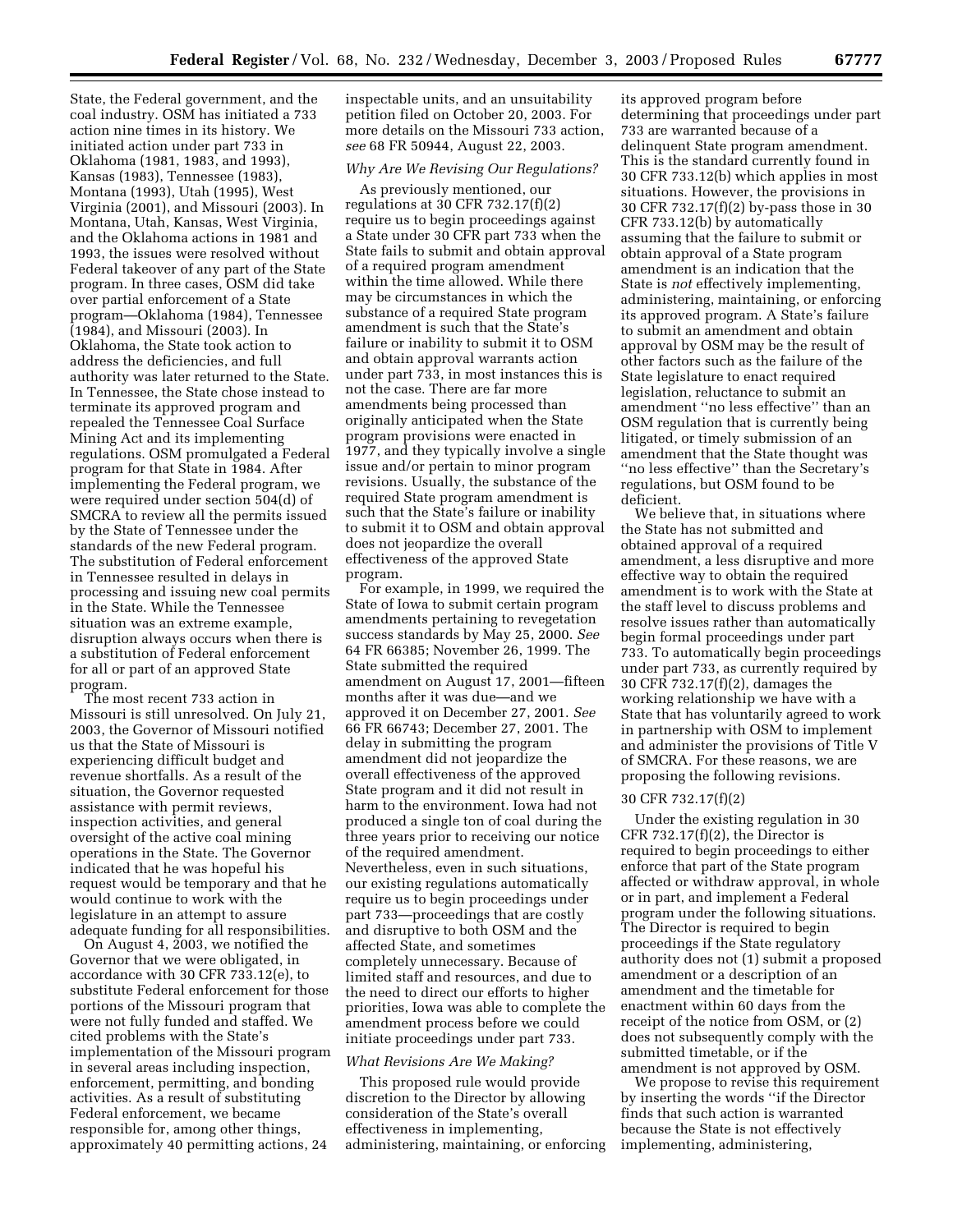maintaining or enforcing its approved State program.'' This language is taken in part from 30 CFR 733.12(b) and will provide the discretion necessary to consider the State's overall performance rather than automatically require proceedings under part 733. Our regulations at 30 CFR 733.12(e) provide the standards for substitution of Federal enforcement. The standards are a determination by the Director that: (1) The State has failed to effectively implement, administer, maintain or enforce all or part of its approved State program; and (2) the State has not demonstrated its capability and intent to administer its approved State program.

#### 30 CFR 732.17(h)(1)

Paragraph (h)(1) currently requires that we publish in the **Federal Register** a notice of receipt of a State program amendment within 10 days after receiving it from the State. We propose increasing the time period from 10 days to 30 days because we have found it difficult to meet the 10-day time period. When the regulations were originally written, State program amendments were received and processed at OSM's headquarters office in Washington, DC. The approval of State program amendments has since been decentralized and receipt and approval now takes place in our three regional offices. They in turn transmit the amendments to the OSM headquarters office in Washington, DC for final clearance. After they are cleared for publication, they are sent to the Office of the Federal Register which usually publishes them on the third day after receipt. This can no longer be done in 10 days and so we propose increasing the time from 10 to 30 days.

### 30 CFR 732.17(h)(2)(v)

Paragraph  $(h)(2)(v)$  currently requires that we publish a schedule for review and action on a State program amendment. Experience has shown that schedules usually change because of extensions of the comment period and delays in obtaining comments from other government agencies. Because these schedules are variable and unreliable, we propose removing the requirement that we publish a schedule for review and action on a State program amendment.

# 30 CFR 732.17(h)(8)

Paragraph (h)(8) currently allows the State regulatory authority 30 days to resubmit a revised amendment for consideration if its original submission is not approved. Experience has shown that the 30 days is insufficient for the State to accomplish the submission. We

propose to increase the time frame from 30 days to either 60 days or a time frame consistent with the established administrative or legislative procedures in the State, whichever is later. This will provide the State with a more realistic time frame within which to act.

#### 30 CFR 732.17(h)(9)

Paragraph (h)(9) would be shortened and simplified by cross referencing the processing provisions in paragraph (h) rather than specifying the same procedures in paragraph (h)(9).

#### 30 CFR 732.17(h)(12)

Paragraph (h)(12) currently requires that within 10 days after approving or not approving a State program amendment, the decision must be published in the **Federal Register**. We propose increasing the time period from 10 days to 30 days for the same reasons as discussed for the revisions of paragraph (h)(1) above.

#### 30 CFR 732.17(h)(13)

We propose to revise paragraph (h)(13) by deleting the cross reference to the schedule in paragraph  $(h)(2)(v)$ because, as previously discussed, we propose to delete that paragraph. We also propose to revise the time frame for our final decision on a State program amendment by increasing the time allowed from six months to seven months to allow for the increase in time from 10 to 30 days to publish documents in the **Federal Register**.

### **II. How Do I Submit Comments on the Proposed Rule?**

*Written Comments:* If you submit written comments on the proposed rule during the 60-day comment period, they should be specific, should be confined to issues pertinent to the notice, and should explain the reason for any recommended change(s). Where practicable, you should submit three copies of your comments. We will not give consideration to anonymous comments. Although every effort will be made to consider all other comments submitted, OSM cannot assure that comments sent to an address other than those listed above (*see* **ADDRESSES**) will be included in the Administrative Record and available for our review.

*Availability of Comments:* Our practice is to make comments, including names and home addresses of respondents, available for public review during regular business hours at the OSM Administrative Record Room (see **ADDRESSES**). Individual respondents may request that we withhold their home address from the rulemaking record, which we will honor to the

extent allowable by law. There also may be circumstances in which we would withhold from the rulemaking record a respondent's identity, to the extent allowed by law. If you wish us to withhold your name and/or address, you must state this prominently at the beginning of your comment. We will make all submissions from organizations or businesses, and from individuals identifying themselves as representatives or officials of organizations or businesses, available for public inspection in their entirety.

*Public hearings:* We will hold a public hearing on the proposed rule upon request only. The time, date, and address for any hearing will be announced in the **Federal Register** at least 7 days prior to the hearing.

Any person interested in participating in a hearing should inform Andy DeVito (*see* **FOR FURTHER INFORMATION CONTACT**), either orally or in writing by 5 p.m., Eastern time, on December 24, 2003. If no one has contacted Mr. DeVito to express an interest in participating in a hearing by that date, a hearing will not be held. If only one person expresses an interest, a public meeting rather than a hearing may be held, with the results included in the Administrative Record.

The public hearing will continue on the specified date until all persons scheduled to speak have been heard. If you are in the audience and have not been scheduled to speak and wish to do so, you will be allowed to speak after those who have been scheduled. We will end the hearing after all persons scheduled to speak and persons present in the audience who wish to speak have been heard. To assist the transcriber and ensure an accurate record, we request that, if possible, each person who testifies at a public hearing provide us with a written copy of his or her testimony.

#### **III. What Are the Procedural Matters and Required Determinations for This Proposed Rule?**

## *Executive Order 12866—Regulatory Planning and Review*

This document is not a significant rule and is not subject to review by the Office of Management and Budget under Executive Order 12866.

a. This rule will not have an effect of \$100 million or more on the economy. It will not adversely affect in a material way the economy, productivity, competition, jobs, the environment, public health or safety, or State, local, or Tribal governments or communities. The revisions to the provisions governing the processing of State program amendments and the time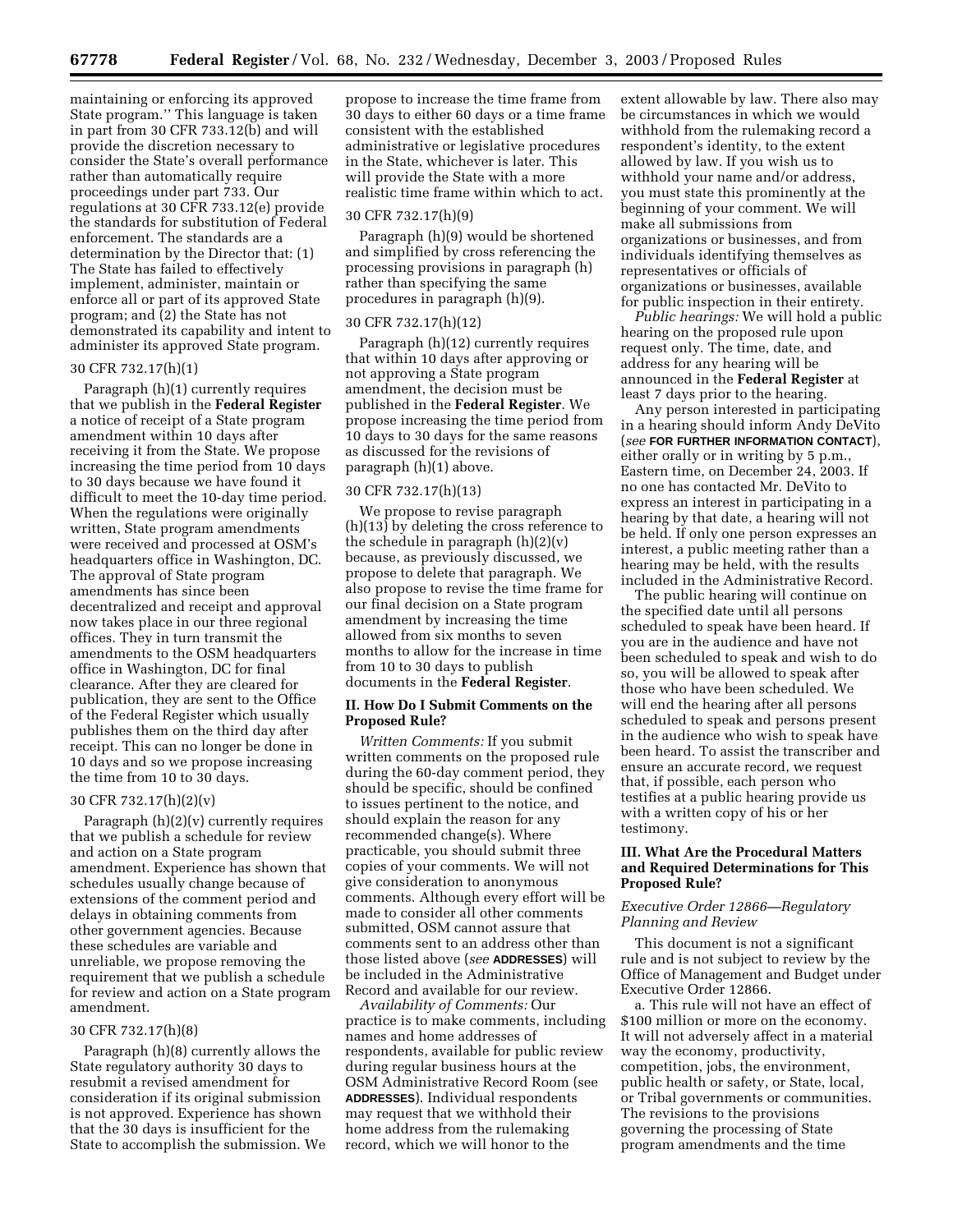frames for their publication will not have an adverse economic impact on States. It may in fact reduce administrative expenses for the States by allowing for the informal resolution of issues at staff level rather than requiring a part 733 action.

b. This rule will not create a serious inconsistency or otherwise interfere with an action taken or planned by another agency.

c. This rule does not alter the budgetary effects of entitlements, grants, user fees, or loan programs or the rights or obligations of their recipients.

d. This rule does not raise novel legal or policy issues.

#### *Regulatory Flexibility Act*

The Department of the Interior certifies that this rule will not have a significant economic impact on a substantial number of small entities under the Regulatory Flexibility Act (5 U.S.C. 601 *et seq.*). As previously stated, the revision to the provisions governing the processing of State program amendments and the time frames for their publication will not have an adverse economic impact. Further, the rule produces no adverse effects on competition, employment, investment, productivity, innovation, or the ability of United States enterprises to compete with foreign-based enterprises in domestic or export markets.

# *Small Business Regulatory Enforcement Fairness Act*

For the reasons previously stated, this rule is not a major rule under 5 U.S.C. 804(2), the Small Business Regulatory Enforcement Fairness Act. This rule:

a. Does not have an annual effect on the economy of \$100 million or more.

b. Will not cause a major increase in costs or prices for consumers, individual industries, Federal, State, or local government agencies, or geographic regions.

c. Does not have significant adverse effects on competition, employment, investment, productivity, innovation, or the ability of U.S.-based enterprises to compete with foreign-based enterprises for the reasons stated above.

#### *Unfunded Mandates*

This rule does not impose an unfunded mandate on State, local, or Tribal governments or the private sector of more than \$100 million per year. The rule does not have a significant or unique effect on State, Tribal, or local governments or the private sector. A statement containing the information required by the Unfunded Mandates Reform Act (2 U.S.C. 1501 *et seq.*) is not required.

#### *Executive Order 12630—Takings*

In accordance with Executive Order 12630, the rule does not have significant takings implications. The revisions being proposed are procedural in nature and do not affect private property.

# *Executive Order 12988—Civil Justice Reform*

In accordance with Executive Order 12988, the Office of the Solicitor has determined that this rule does not unduly burden the judicial system and meets the requirements of sections 3(a) and 3(b)(2) of the Order.

## *Executive Order 13132—Federalism*

In accordance with Executive Order 13132, the rule does not have significant Federalism implications to warrant the preparation of a Federalism Assessment for the reasons discussed above.

# *Executive Order 13175—Consultation and Coordination With Indian Tribal Governments*

In accordance with Executive Order 13175, we have evaluated the potential effects of this rule on Federallyrecognized Indian tribes and have determined that the proposed revisions pertaining to actions under part 733 would not have substantial direct effects on the relationship between the Federal Government and Indian tribes, or on the distribution of power and responsibilities between the Federal Government and Indian Tribes.

# *Executive Order 13211—Actions Concerning Regulations That Significantly Affect Energy Supply, Distribution, or Use*

This rule is not considered a significant energy action under Executive Order 13211. The revisions to the provisions governing the processing of State program amendments and the time frames for their publication will not have a significant effect on the supply, distribution, or use of energy.

# *Paperwork Reduction Act*

This rule does not require an information collection from 10 or more parties, and a submission under the Paperwork Reduction Act to the Office of Management and Budget is not required.

#### *National Environmental Policy Act*

OSM has reviewed this rule and determined that it is categorically excluded from the National Environmental Policy Act process in accordance with the Departmental Manual 516 DM 2, Appendix 1.10.

# *How Will This Rule Affect State and Indian Programs?*

Following publication of a final rule, we will evaluate the State and Indian programs approved under section 503 of SMCRA to determine any changes in those programs that may be necessary. When we determine that a particular State program provision should be amended, the particular State will be notified in accordance with the provisions of 30 CFR 732.17. On the basis of the proposed rule, we have made a preliminary determination that no program revisions will be required.

#### *Clarity of This Regulation*

Executive Order 12866 requires each agency to write regulations that are easy to understand. We invite your comments on how to make this proposed rule easier to understand, including answers to questions such as the following: (1) Are the requirements in the proposed rule clearly stated? (2) Does the proposed rule contain technical language or jargon that interferes with its clarity? (3) Does the format of the proposed rule (grouping and order of sections, use of headings, paragraphing, etc.) aid or reduce its clarity? (4) Would the rule be easier to understand if it were divided into more (but shorter) sections (a ''section'' appears in bold type and is preceded by the symbol ''§ '' and a numbered heading; for example, § 732.17)? (5) Is the description of the proposed rule in the **SUPPLEMENTARY INFORMATION** section of this preamble helpful in understanding the proposed rule? (6) What else could we do to make the proposed rule easier to understand? Send a copy of any comments that concern how we could make this proposed rule easier to understand to: Office of Regulatory Affairs, Department of the Interior, Room 7229, 1849 C Street NW., Washington, DC 20240. You may also e-mail the comments to this address: *Exsec@ios.doi.gov.*

# **List of Subjects in 30 CFR Part 732**

Intergovernmental relations, Reporting and recordkeeping requirements, Surface mining, Underground mining.

Dated: November 19, 2003.

#### **Rebecca W. Watson,**

*Assistant Secretary, Land and Minerals Management.*

Accordingly, we propose revising 30 CFR part 732 as set forth below.